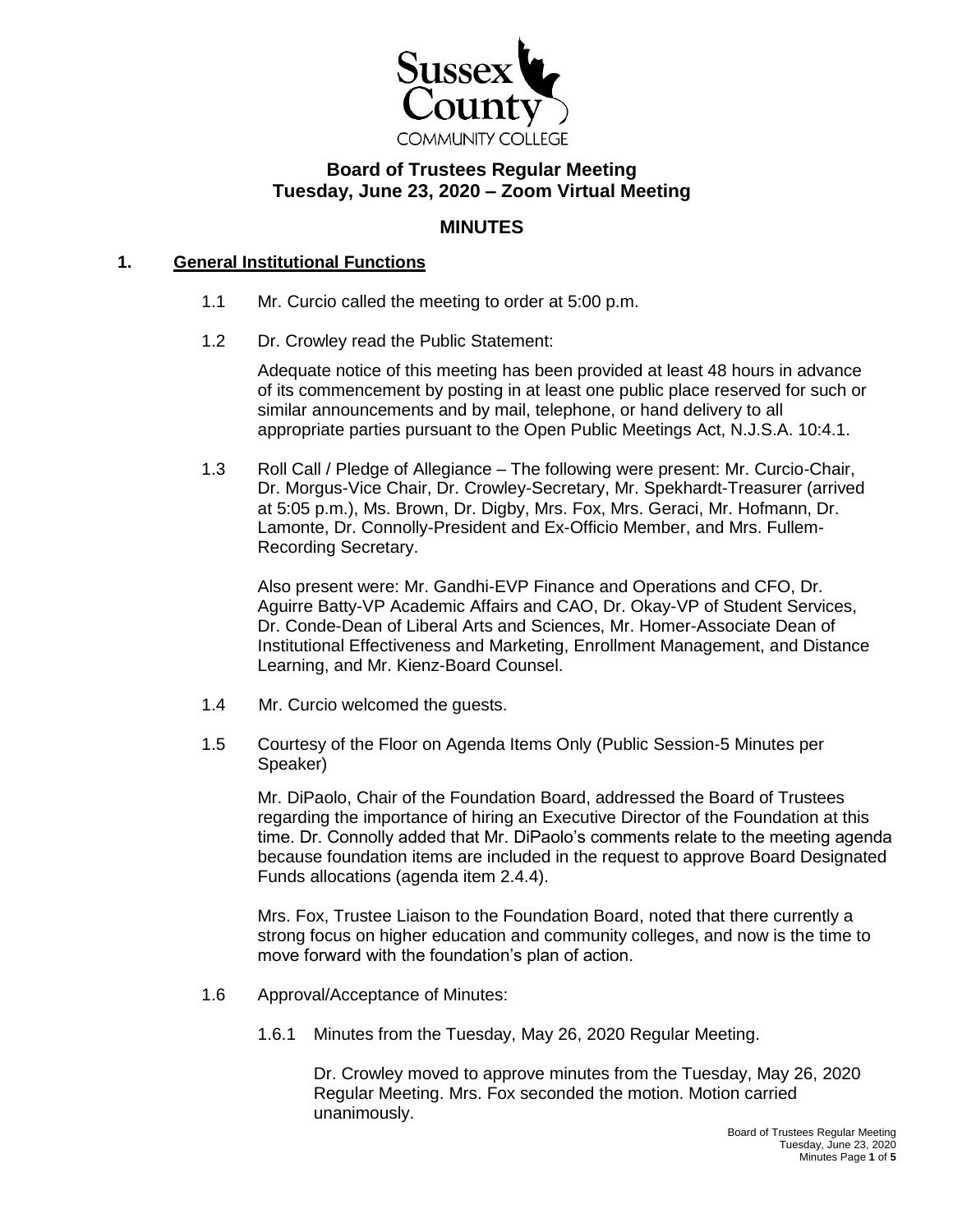1.6.2 Minutes from the Tuesday, May 26, 2020 Executive Session.

Dr. Morgus moved to approve minutes from the Tuesday, May 26, 2020 Executive Session. Ms. Brown seconded the motion. Motion carried unanimously.

- 1.6.3 Acknowledgment of Receipt of Committee Meeting Minutes Tuesday, June 16, 2020.
	- Personnel and Curriculum Committee
	- Audit and Policy Committee
	- Finance and Facilities Committee

There was an error in adjournment time for the Personnel and Curriculum Committee meeting. Minutes will be edited to reflect that the meeting concluded at 3:30 p.m. Dr. Morgus moved to acknowledge receipt of committee meeting minutes as noted above. Mrs. Fox seconded the motion. Motion carried unanimously.

## **2. Consent Agenda**

The President recommends items 2.1 - 2.5 for Board approval, as brought forth after discussion and review by Board Committees:

Dr. Morgus moved to approve items on the Consent Agenda. Mr. Hofmann seconded the motion.

Roll call vote: Ms. Brown, Dr. Crowley, Dr. Digby, Mrs. Fox, Mrs. Geraci, Mr. Hofmann, Dr. Lamonte, Dr. Morgus, Mr. Spekhardt, and Mr. Curcio voted yes. Motion carried unanimously.

- 2.1 Approval of Personnel Items
	- 2.1.1 Monthly Personnel Actions
- 2.2 Approval of Curriculum Items None this month.
- 2.3 Approval of Policy Items
	- 2.3.1 The following policies are being presented for 3-year review.

200.14 Internal Posting of Non-Management, Non-Faculty Positions Policy.

200.31 SCCC - Tuition Waiver for Full Time Employees Policy.

200.32 Tuition Waiver for Part-Time SCCC Employees Policy.

200.36 Resignation Policy.

- 2.4 Approval of Finance Items
	- 2.4.1 Bid for Security Services from Aegis Security (current contractor), 3-Years as Follows: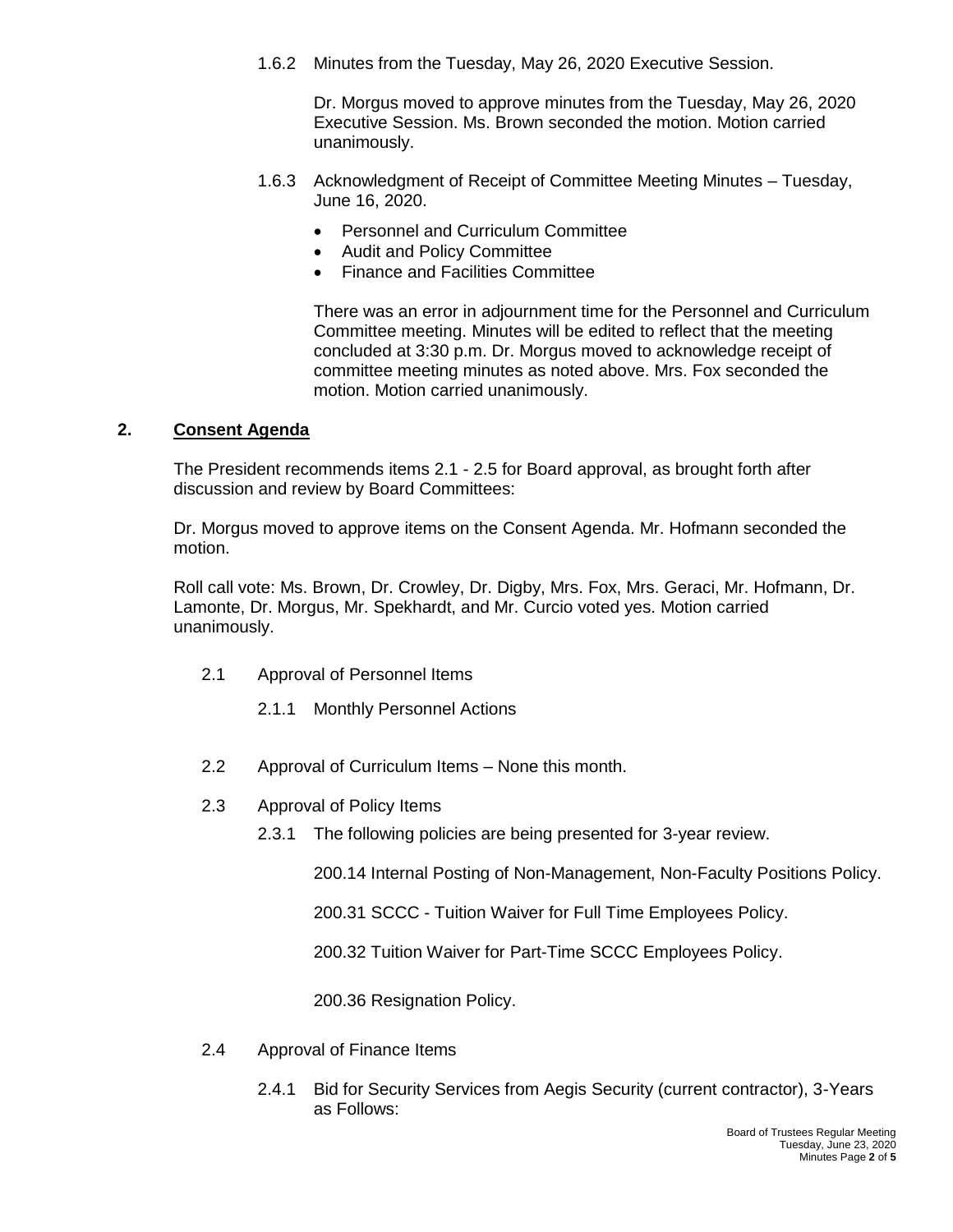| <b>Hourly Rates</b>                 | Yr 1    | Yr 2    | Yr 3    |
|-------------------------------------|---------|---------|---------|
| Security Agent - Supervisor \$17.47 |         | \$18.23 | \$19.23 |
| Security Agent                      | \$16.23 | \$17.48 | \$18.49 |

2.4.2 Bid for Janitorial Services from Best Cleaning Building Service, Up to Three Years, as Follows:

| Base Bid:                  | <b>Hourly Rate</b> | <b>Hourly Rate</b> | <b>Hourly Rate</b> |
|----------------------------|--------------------|--------------------|--------------------|
|                            | Year 1             | Year 2             | Year 3             |
| Cleaning Personnel \$15.50 |                    | \$16.50            | \$17.50            |
| Working Supervisor \$19.00 |                    | \$20.00            | \$21.00            |
|                            |                    |                    |                    |

| Option 1:                                 | Monthly Rate Monthly Rate Monthly Rate |            |
|-------------------------------------------|----------------------------------------|------------|
| Green Cleaning Products \$800.00 \$900.00 |                                        | \$1,000.00 |

- 2.4.3 FY21 Blanket Purchase Order to Cover Yearly Costs Exceeding \$17,500 for Fiscal Year 20/21.
- 2.4.4 Approval of Board Designated Funds Allocations.
- 2.4.5 Increase of \$15,000 on BPO for Weiner Law Original BPO \$60,000.

| <b>WEINER LAW</b> | *Includes OPRA and BIDS      |
|-------------------|------------------------------|
| \$25,720.87       | Standard College Matters*    |
| \$25,436.50       | <b>Scanlan/Board Matters</b> |
| \$21,268.05       | McGuire                      |
| \$72,425.42       |                              |

- 2.4.6 April, 2020 Purchases Over \$10k.
- 2.5 Approval of Facility Items
	- 2.5.1 B/C & D Building Roof Replacements Chapter 12 Funded:

Recommendation to engage State-approved Roofing contractor, Weatherproofing Technologies, Inc. to fully replace the B Building (Administration Building) Roof and sections of the D Building (Student Center and Cafeteria Building) roof. The roofs will have a 20 year warranty. (This item was discussed at the May committee meetings and inadvertently omitted from the May Board Meeting agenda.) (Attachment pgs. 89-98)

TOTAL COST TO THE COLLEGE…\$491,654.39

- 2.5.2 Additional Audio Visual Equipment for the Academic Center, in the Amount of \$26,380.32, from SHI International. HEFT Grant Funded.
- 2.5.3 Quote from Distinctive Voice and Data, in the Amount of \$87,500, for AV Installation and Programming in the Academic Center Addition to Building A.
- 2.5.4 Preventative Maintenance Agreement for Campus-Wide Air Conditioning Systems, with EMCO Services, Sandor Contract – 1 Year Agreement, in the Amount of \$19,800.00. OPEX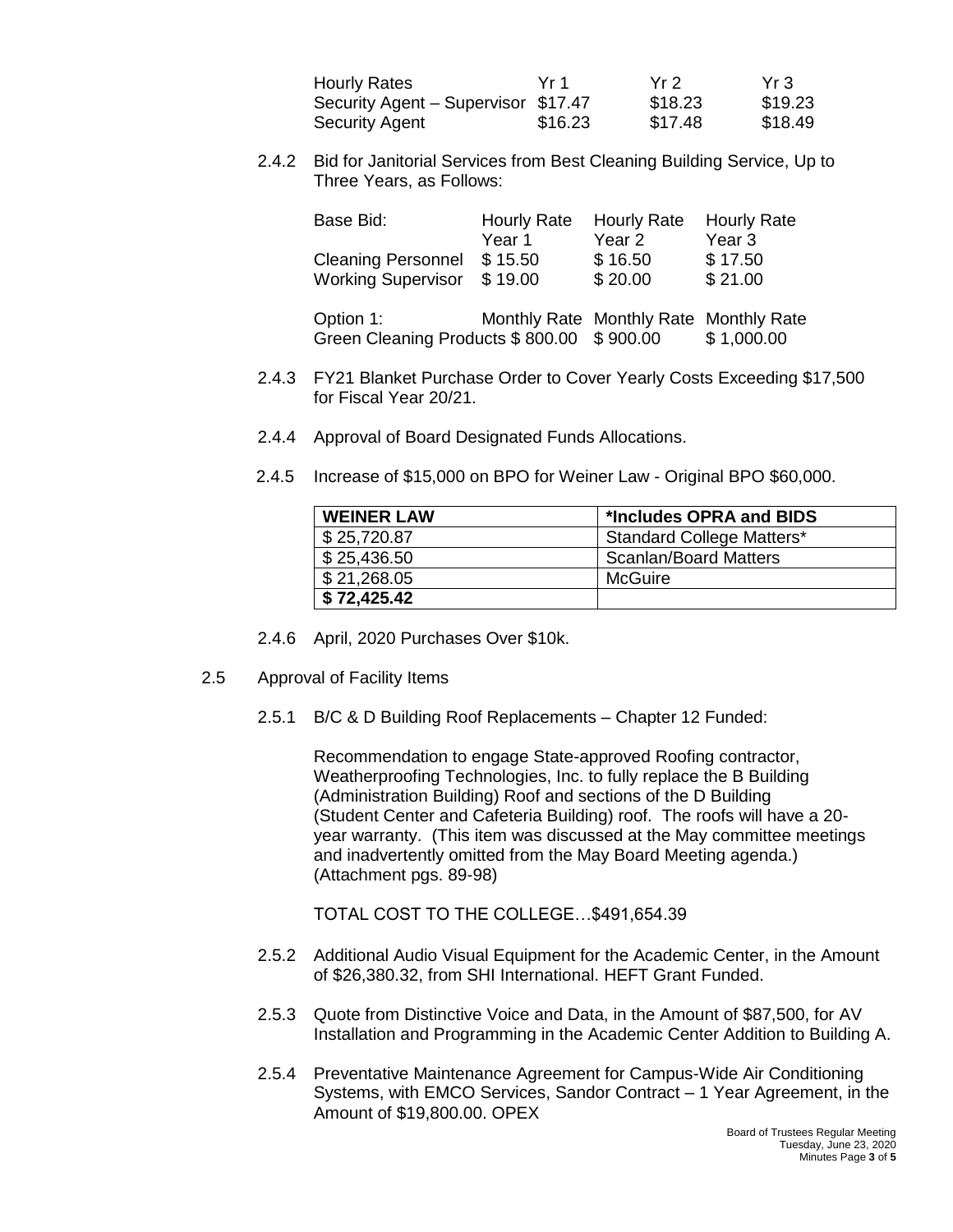- 2.5.5 Rejection of Bids PSTA HVAC Improvements. (On June 2, 2020 sealed bids were received and opened for the Public Safety Training Academy HVAC Improvements Project, Bid #20-00-0106-2. This project was to be financed with FY21 Chapter 12 funds, which are no longer available.)
- 2.5.6 Security Cameras for the McGuire Center, in the Amount of \$20,953.00, from Open Systems Integrators -- Equipment, installation, and programming for exterior security cameras at the McGuire Campus – includes server and licensing. Chapter 12 Funded.

## **3. Finance**

3.1 Recommendation: Acknowledgment of Receipt and Review of Financial Statements - May 31, 2020 Eleven Months YTD FYE June 30, 2020.

Mr. Gandhi presented the financial statements, including: Credit Hours, Income Statement, Balance Sheet, Head Count, and CAPEX Projects.

Dr. Crowley moved to acknowledge receipt and review of financial statements as noted above. Dr. Morgus seconded the motion.

Discussion occurred regarding the status of restroom rennovations. New Chapter 12 is on hold, so at this time, these renovations will have to wait.

Roll call vote: Ms. Brown, Dr. Crowley, Dr. Digby, Mrs. Fox, Mrs. Geraci, Mr. Hofmann, Dr. Lamonte, Dr. Morgus, Mr. Spekhardt, and Mr. Curcio voted yes. Motion carried unanimously.

- **4. Reports** None this month.
- **5. Presentations** None this month.
- **6. Courtesy of the Floor on General Matters** (Public Session-5 Minutes per Speaker) No one spoke.

#### **7. Other Business**

#### **Discussion / Reports / Announcements:**

7.1 President's Report – A copy of the President's Report is on file in the Office of the President.

An update regarding the Academic Center was provided. Completion is on target and will be ready for classes in the fall.

7.2 Chair's Comments – Mr. Curcio noted that this is the first meeting after the President's evaluation. He indicated that it was very good, and that Dr. Connolly excelled in many categories. Dr. Connolly is currently in a 3-year agreement, with no salary increase. All have agreed to maintaining this arrangement.